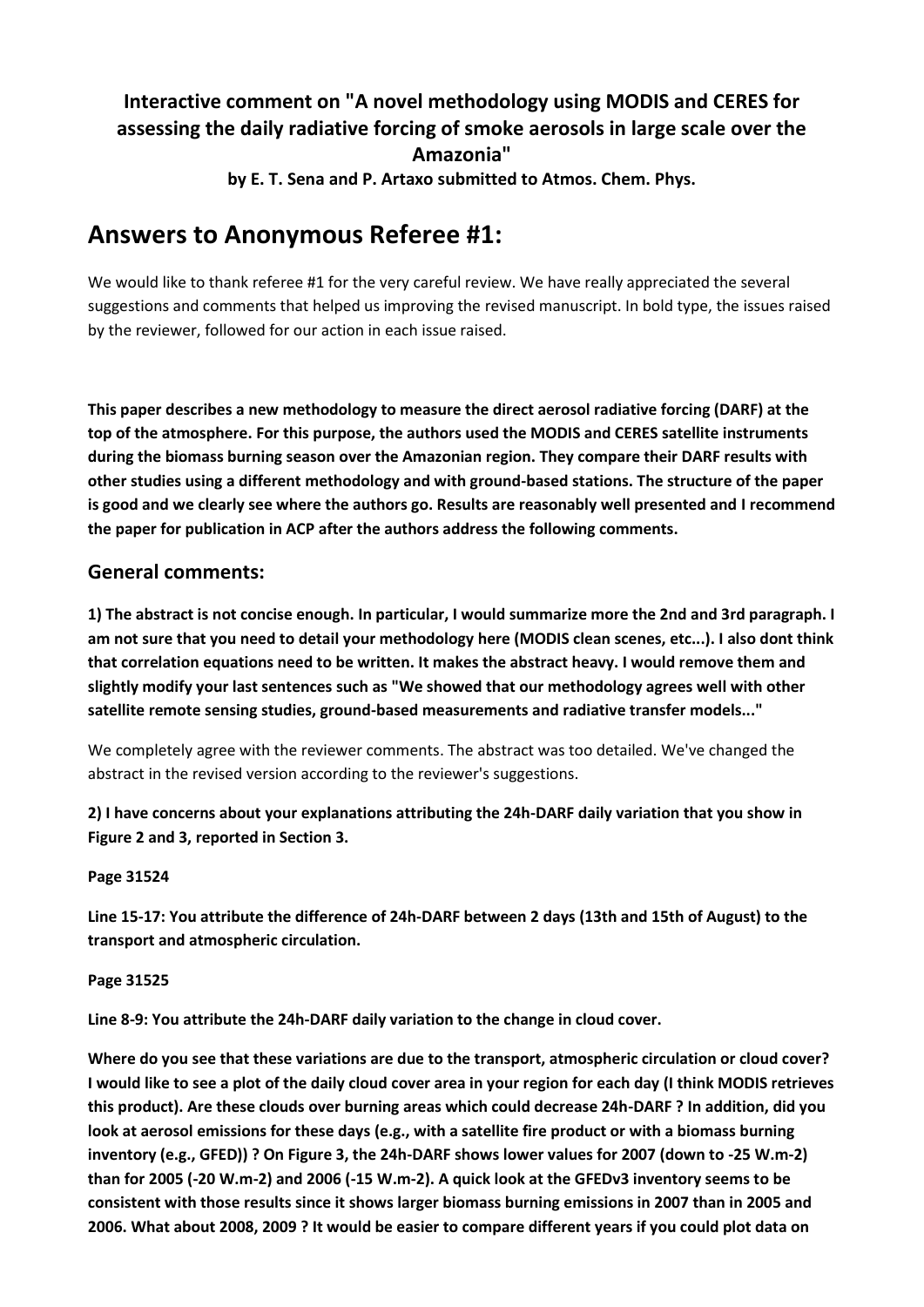#### **the same plot. Maybe different color lines for each year with a 3 days smooth? There are also several papers in the litterature refering to the transport of aerosols in the Amazonian region that could help.**

This is a long question, and to answer it fully, we will divide the answer in several topics:

On cloud fraction and CERES and MODIS coverage: Thanks for raising this question. We agree that this point was not clear in the manuscript. Actually, the variation on daily DARF from one day to the next is not caused only by changes in fire locations, transport and cloud coverage. The daily DARF variation is also influenced by differences in the satellite imaged area. Since the Terra satellite track changes from one day to the other, the area scanned by CERES-MODIS one day is not exactly the same as the area scanned on the next day. Due to its polar orbiting track, every day the scanned area changes slightly, finally repeating itself after about 16 days. The figure below shows two examples of the 24h-DARF for Aug-15-2005 (top, left), Aug-16-2005 (top, right) and Aug-17-2005 (bottom).





We can observe in these two pictures the effect of the changing track area. The mean 24h-DARF on Aug-16 is smaller than the 24h-DARF on Aug-15 and Aug-17. This is due to the fact that CERES and MODIS didn't cover the area that was the most impacted by biomass burning aerosols on Aug-16. This section of the manuscript was fully reformulated discussing this effect in details. This feature of the technique is discussed in more details now in the revised manuscript.

The next picture shows an example of the mean daily cloud cover for each day at the study area in 2006. We can observe that changes in cloud cover during the biomass burning season also influence DARF retrievals.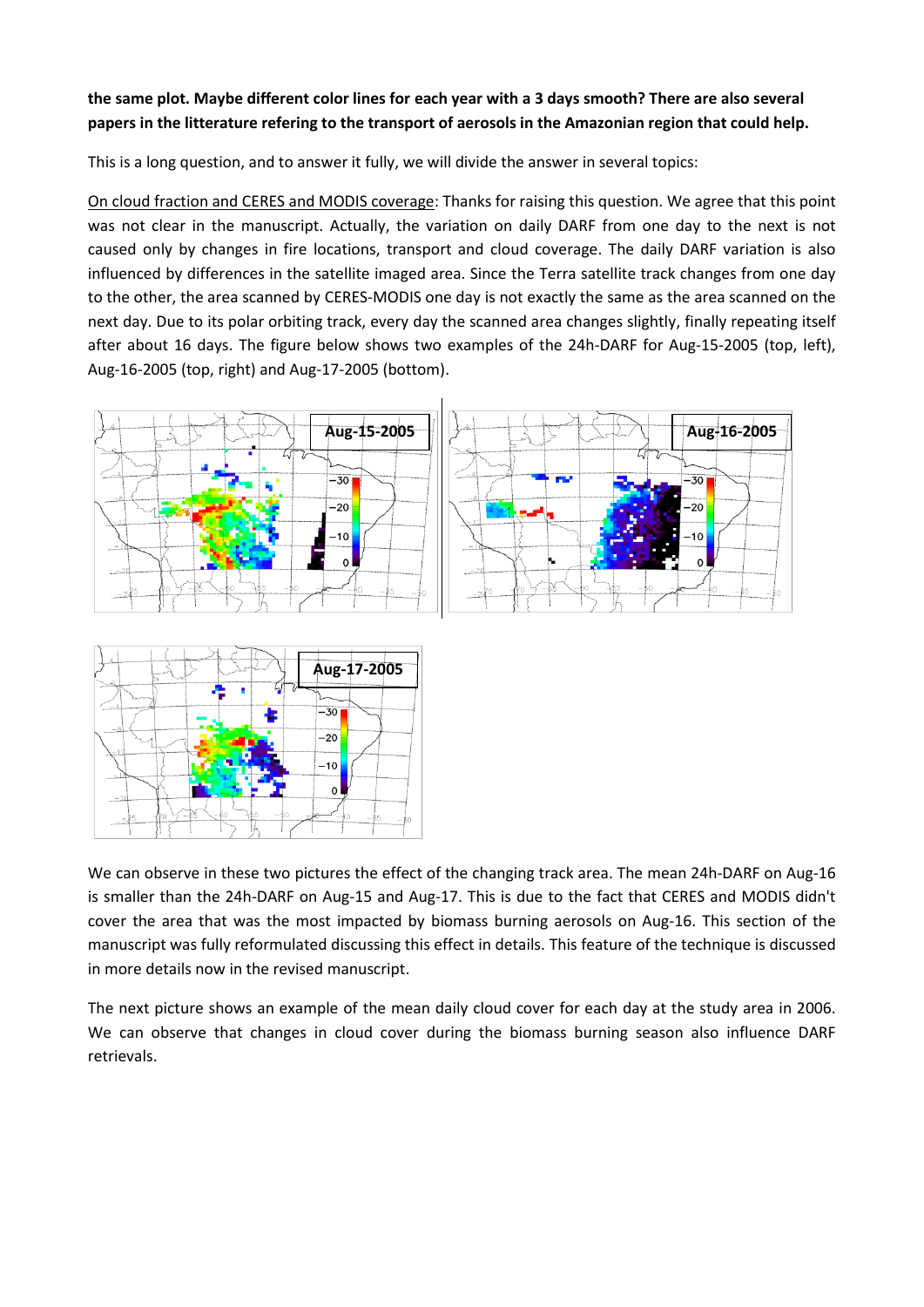

On atmospheric circulation and aerosol transport: During the development of this work, we have analyzed fire products from MODIS and also GOES over the Amazonia during the biomass burning season. The aerosol distribution and RF results presented in this manuscript is consistent with fire maps as well as with AERONET AOD measured at several sites. Several papers discuss biomass burning transport over the Amazonia and were already cited in the manuscript, such as Freitas et al., 2005, Longo et al., 2009 and Andreae et al., 2001. A brand new paper by Mishra et al., 2015, in press in Atmospheric Environment discusses in detail the issue of the correlation between smoke and fire in Amazonia. This paper was now also cited in the revised manuscript as well as some others. We also enhanced the discussion addressing the points the reviewer raised on fire counts and atmospheric transport.

On enhancing Figure 3: We really thank the reviewer and we've accepted the suggestions on enhancing Figure 3 that shows the forcing on a day by day basis during dry season. We modified this figure on the revised manuscript to include all the years analyzed in this work, as suggested. We've tried to put all data in only one plot, but as there were 9 years of data, we found that the plot became very crowded and a bit confusing. So, we decided to include several sequential plots for all years, using the same scale for DARF24h. We also expanded the discussion on the daily variability of the DARF on the manuscript to include all years of data and emphasize the interannual variation of the DARF24h.

## **3) I would remove the Figure 4. This figure comes from another paper which is cited and it doesnt add anything to your paper. We understand the difference between your approach and that used in previous studies. Your explanations on page 31525 are enough. Maybe same for Figure 6.**

We agree that Figure 4 does not add critical information on the paper. We removed it. As for figure 6, we think that it is important in our discussion, so we prefer to keep it in the manuscript.

**4) I agree with you when you say that a small SSA variation induces a large 24h-DARF variation for large AOD values (e.g., AOD=5). However, you showed that the mean AOD over Amazonia is about 0.2 to 0.4 during dry seasons. So, it would be more judicious to tell us about the difference in 24h-DARF at these AOD for different SSA. Are those 24h-DARF variations at these low AOD values (0.2-0.4) in range of variations that you observe with AERONET ? You might need to change the x-axis range on Figure 10 as well (e.g., from 0 to 1 or 0 to 2).**

Thanks for pointing that out. A variation of 0.03 on SSA for the mean AOD observed over the Amazonia (0.2 to 0.4) would affect the 24h-DARF in about 1 to 2  $W/m^2$ . To evaluate if these values are consistent with the 24h-DARF variation observed with AERONET, the database was divided in AOD bins of 0.05 and the standard deviation of AERONET's 24h-DARF on each bin was analyzed. This analysis showed that for AOD varying from 0.2 to 0.4, the standard deviation of the AERONET 's 24h-DARF on each bin varied between 1.5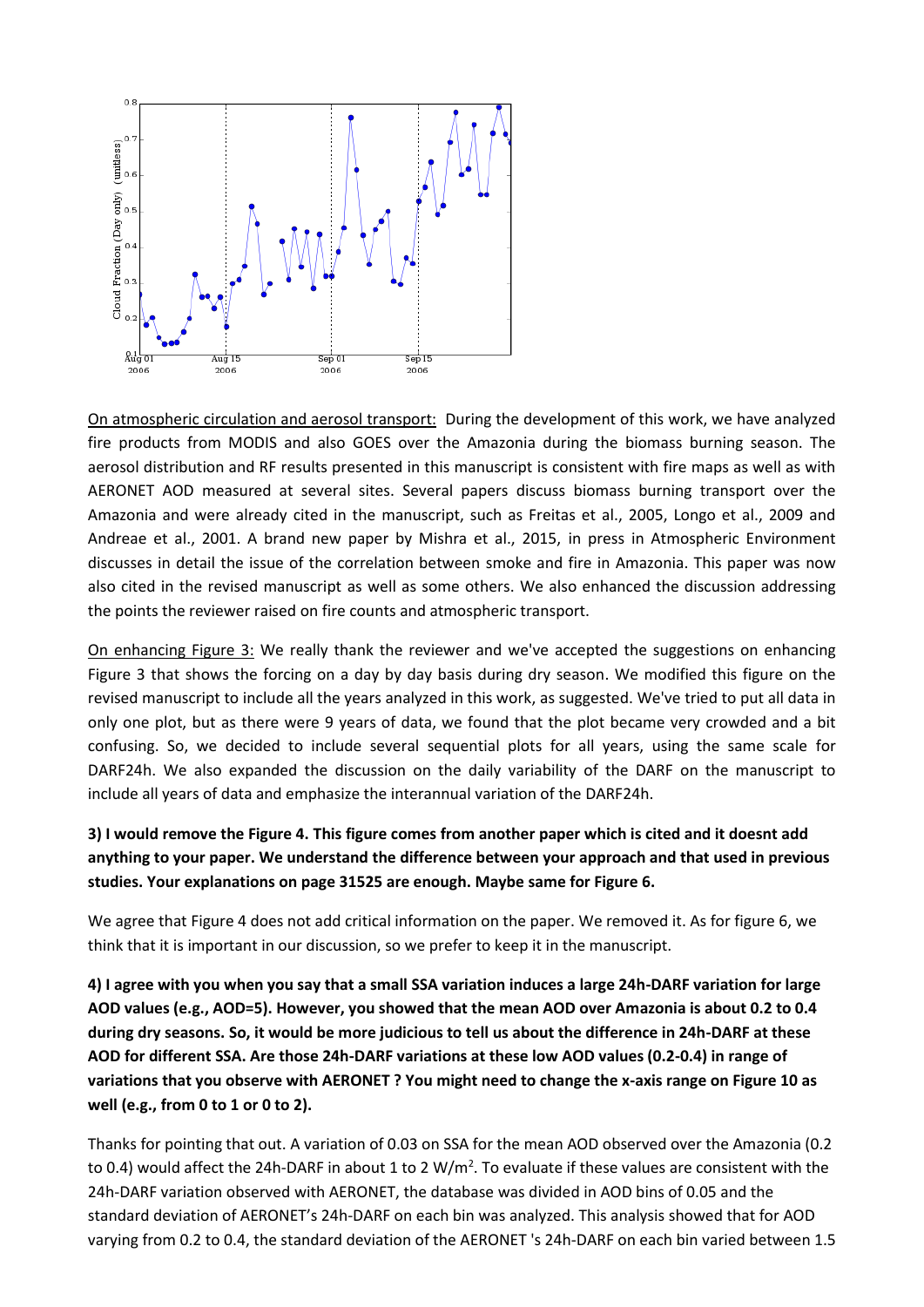and 2.7 W/m<sup>2</sup>. This variation is higher than the one obtained using SBDART, because in those simulations, only single scattering albedo was varied and other aerosol and atmospheric properties were fixed. However, there are other variables that influence the 24h-DARF observed by AERONET besides single scattering albedo, such as scattering phase function, size distribution and atmospheric water vapor content. This discussion was included in the revised version of the manuscript. The x-axis range on Figure 10 was also modified, and now ranges from 0 to 2, as suggested.

## **5) I found the English approximative and heavy but the paper is understandable. Here after, I listed some specific comments but there is space for more improvements.**

We've really appreciated the referee's helpful suggestions on improving the overall language of the manuscript. We've followed all the referee's specific comments on correcting the English and we've also reviewed the language over the entire manuscript.

# **Specific comments:**

## **When several references are mentioned, put them in chronological order please.**

In the revised version of the manuscript the citations were put in chronological order.

#### **Page 31516**

**1) Line 3: Remove "For that,"**

Done.

**2) Line 8: Replace studies by study**

Done.

**3) Line 20: ...in the estimate of...**

Done.

**Page 31517**

**4) Line 24: Remove "important"**

Done.

#### **Page 31518**

#### **5) Line 6-9: Rephrase sentence**

The sentence was rephrased to: "This strong increase in aerosol concentration is accompanied by a significant modification in particle size distribution, since most of the particles emitted during burning events belong to the fine mode".

#### **6) Line 13-14: Remove "and other properties"**

Done.

## **7) Line 23-24: ...with ground-based remote sensing measurements (ref) or in-site field-campaigns**

**(ref)**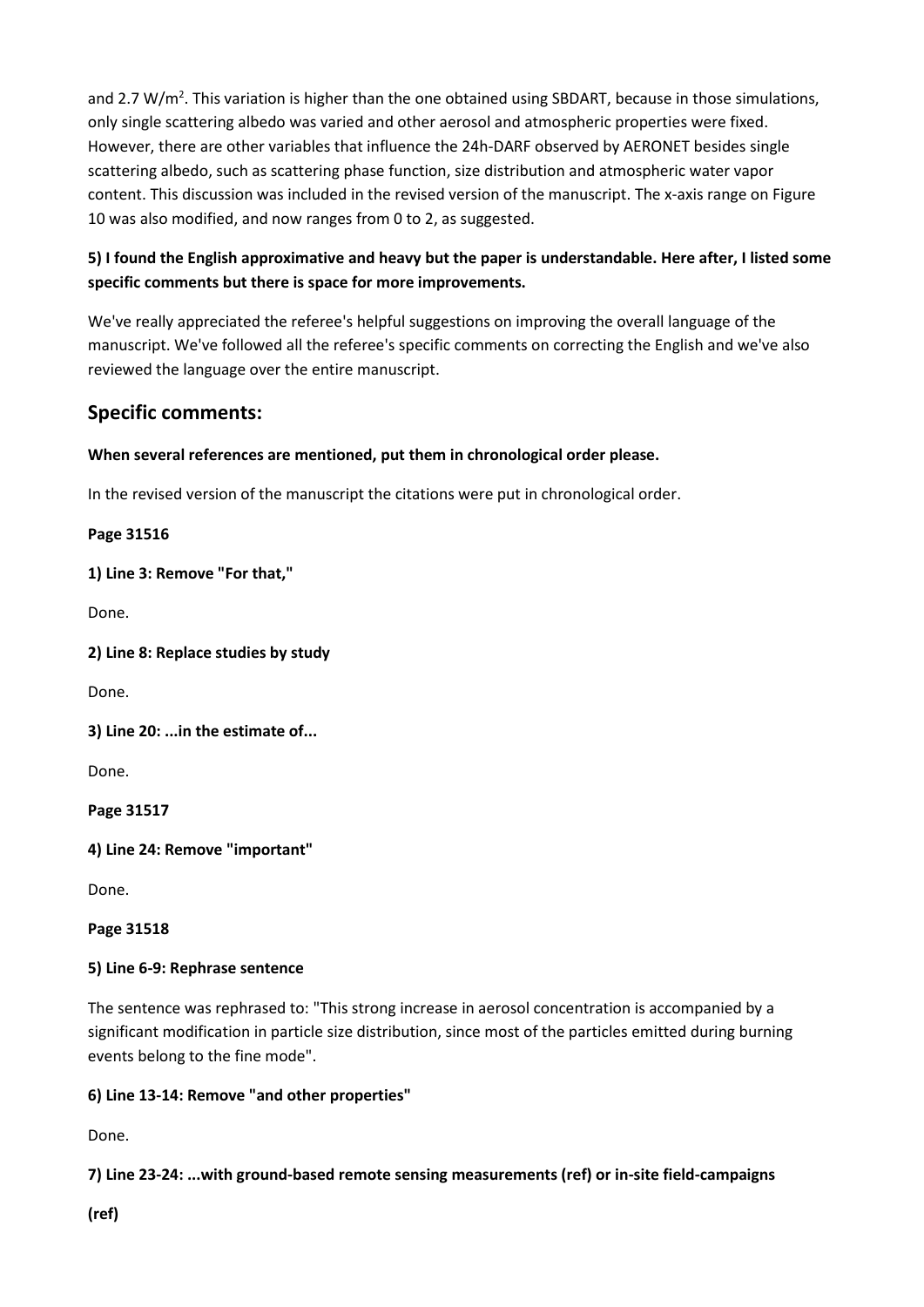Done.

**Page 31519**

**8) Line 11: ...is estimated to be about...**

Done.

**Page 31520**

**9) Line 5: Remove "retrievals"**

Done.

**10) Line 7: These both instruments...**

Done.

**11) Line 16: MODIS measures...**

Done.

**12) Line 19: ...about cloud and aerosol optical...**

Done.

**13) Line 25: ...aerosol and cloud properties...**

Done.

**Page 31521**

**14) Line 2: ...shortwave flux retrievals at the TOA from Terra satellite...**

Done.

**15) Line 12-13: ...measured in background (Fcl) and polluted (Fpol) conditions.**

Done.

## **16) Line 19: Can you explain why you take 0.1 as the threshold for background scenes ? Does it come from another paper ?**

To define the AOD threshold for background conditions, we've analyzed AERONET's AOD during the wet season. After checking AERONET data, the threshold of AOD < 0.1 seemed to be an appropriate choice for non-polluted conditions. This discussion was included in the final manuscript.

## **17) Line 22: Is the example showed in Figure 1, a best case scenario or it is representative of each grid cell ? Why did you choose to show this example more than another ?**

That's an interesting question. The example showed in figure 1 is not a best case scenario. If we check the distribution of the correlation between Fcl and cos(SZA), we can see that for about 80% of the cases the correlation is larger than 0.90, as shown in the figure below. These results point out another advantage of applying this new methodology to evaluate the DARF. This point was now emphasized in the revised manuscript.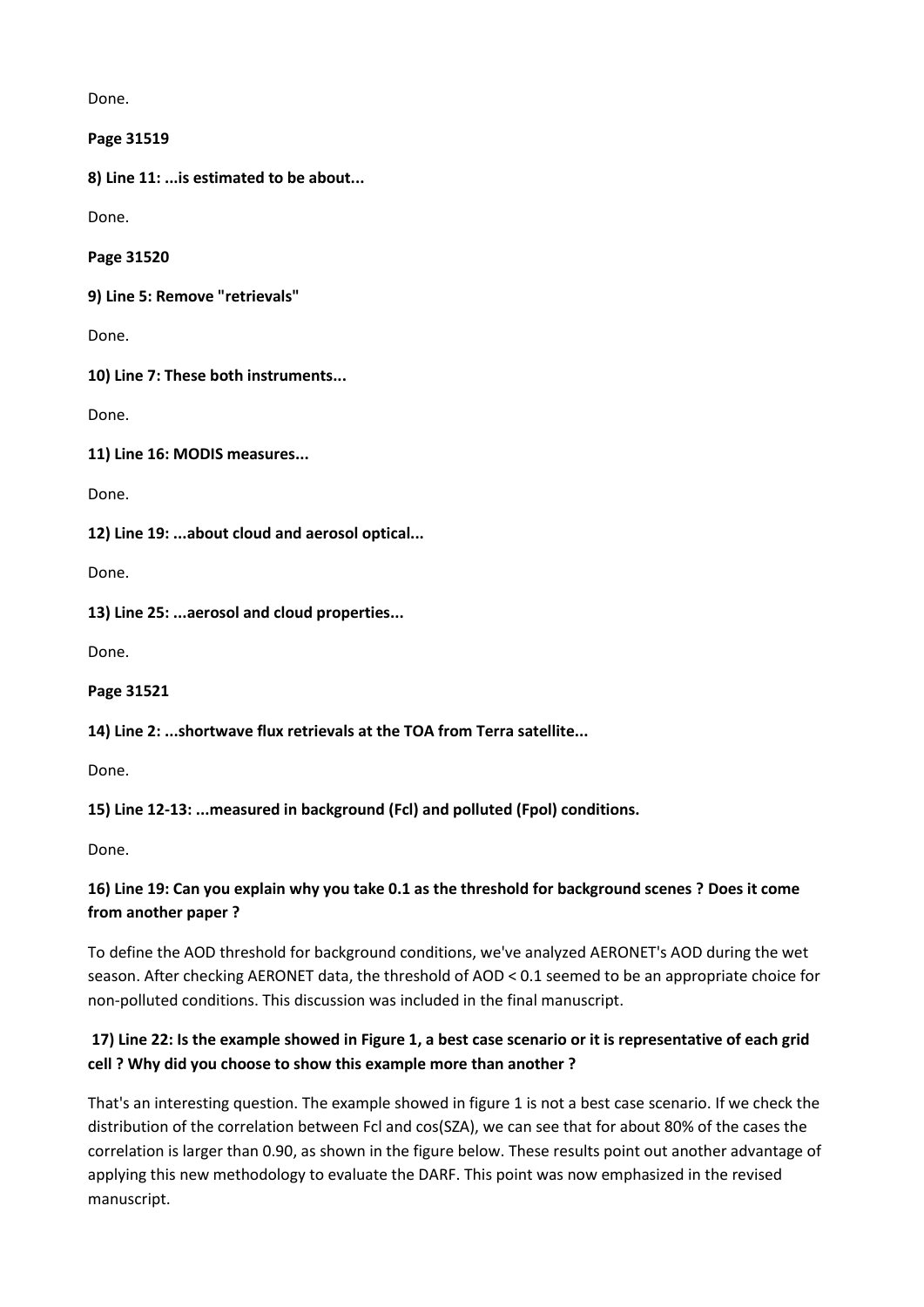

#### **18) Line 25: "approximation"**

Done.

#### **Page 31522**

```
19) Line 13: Remove "of the"
```
Done.

**20) Line 16: CERES radiance measurements**

Done.

**Page 31523**

**21) Line 1: Remove "For this,"**

Done.

**Page 31524**

**22) Line 9: ...from about -30 to -15**

Done.

**23) Line 13: ...from -30 to -15**

Done.

**Page 31525**

**24) Line 6: Remove "That is"**

Done.

**25) Line 6-7: Replace more negative by decrease and less negative by increase**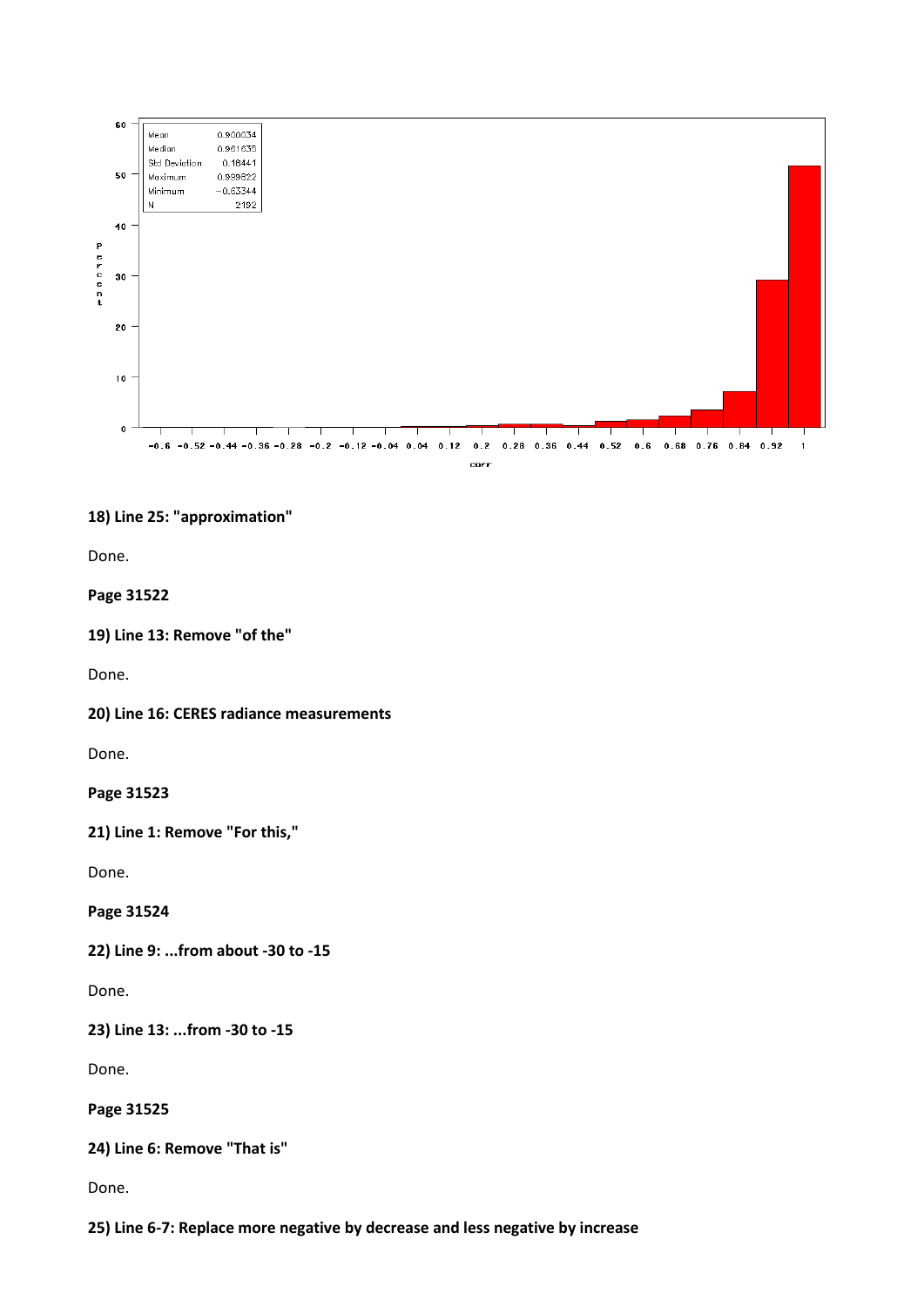Done.

**26) Line 8: ...from one day to another...**

Done.

**27) Line 13-14: ...was calculated by using...**

Done.

**28) Line 22: Replace "that is, in a" by "with a"**

Done.

**Page 31526**

**29) Line 5-7: ...is always lower than...for this 10 year period (2000 to 2009) is -8.2...is -5.2...**

Done.

**30) Line 16: Replace less negative by larger**

Done.

**31) Line 22: Replace most certainly by very likely**

Done.

**32) Line 23: Remove "that was"**

Done.

**33) Line 26: ...between aerosol optical depths obtained by these two collections is due to the fact...**

Done.

**Page 31527**

**34) Line 18-19: correlation**

Done.

**35) Line 19: ...to 2009 is -0.86+-0.03 which is better than the mean...**

Done.

**36) Line 24: ...TOA flux estimates...**

Done.

**37) Line 26: Replace rely by relies**

Done.

**38) Line 27: ...those flux retrievals.**

Done.

**Page 31528**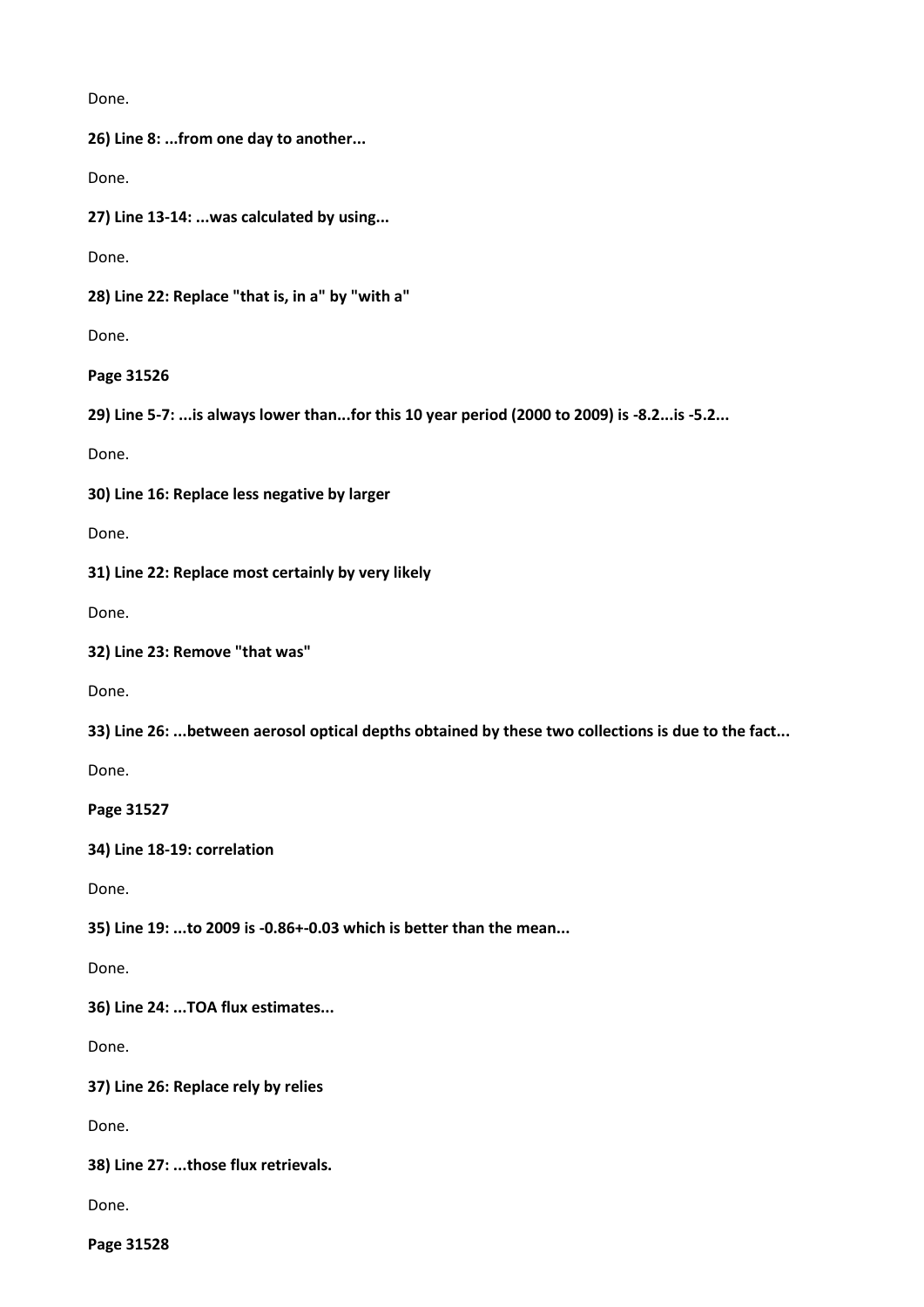**39) Line 4: ...in the calculated DARF...**

Done.

**40) Line 6: ...that accounts for...**

Done.

#### **41) Line 23: ...to retrieve AOD and...**

Done.

#### **Page 31529**

#### **42) Line 23: with 1 within 2 uncertainties ??? I dont understand what you mean here**

Thanks. I did not express myself clearly. We rephrased the text to show that the agreement between DARF AERONET and DARF CERES is acceptable within the standard deviations.

## **43) Line 26-27: AERONET sunphotometers are at the surface and CERES-MODIS instruments are at 705 km aboard...**

Done.

#### **Page 31530**

**44) Line 10-11: In order to properly do that we compare CERES-MODIS data at the TOA with...**

Done.

#### **Page 31531**

## **45) Line 4: ...are compatible with 1 and 0, respectively, within one uncetainty ??? Same as before, I dont understand.**

Once again, I did not express myself clearly. We rephrased the text to show that the agreement between the BOA Flux from pyranometers and SBDART is acceptable within the standard deviations.

#### **46) Line 9: ...pyronanometer measurements.**

Done.

## **47) Line 16: To me, a slope of 0.86 is not close to y=x. A difference of 14% is not negligeable.**

That's true. This sentence was removed from the revised manuscript. The text has been changed in order to further emphasize the sources of uncertainty (surface albedo model, aerosol single-scattering albedo, aerosol phase function, etc.) in radiative transfer DARF that contribute to this difference. Nevertheless, we also emphasize that given all those potential sources of uncertainty the comparison between space-based assessments of the DARF and radiative transfer evaluations of the DARF, using ground-based aerosol measurements a slope of 0.86+0.06 is still a very good result.

#### **Page 31532**

**48) Line 8: ...significant and it shows that aerosol single scattering albedo is a critical parameter to**

**assess DARF.**